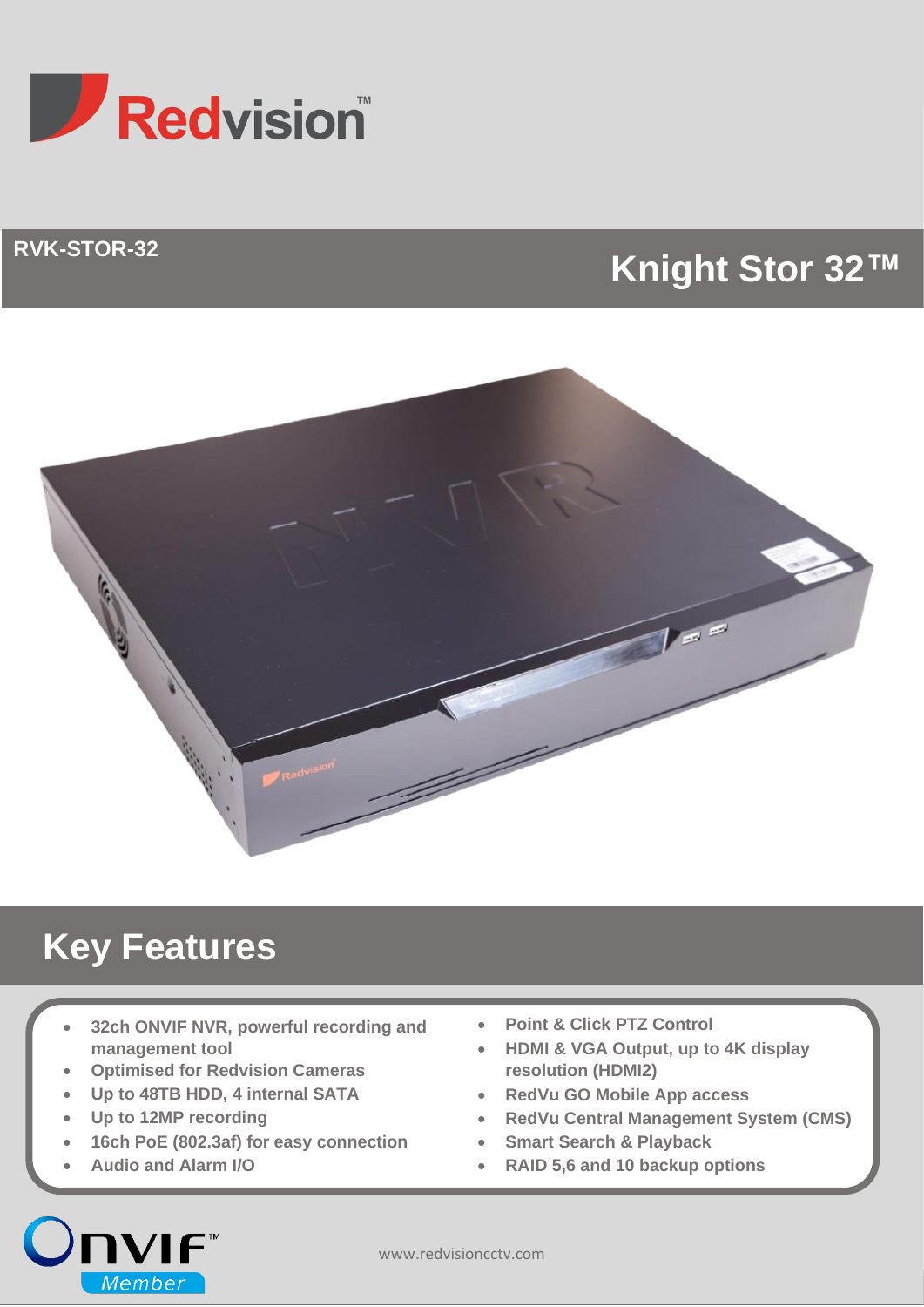

### **KNIGHT STOR 32™ NVR**

The Knight Stor 32™ Network Video Recorder from Redvision offers stunning recorded images, coupled with ease of use, feature-rich user interface and a sturdy but sleek design that would fit into any office, retail or domestic environment. All of this packaged with high quality, reliability and solid, UK-based Technical Support that is synonymous with the Redvision name.

### **PoE – Plug and Play**

The Knight-Stor 32™ NVR utilises leading-edge technology to offer a high level of features and functionality, with low power consumption (<15W without HDD). Built-in Power over Ethernet (PoE) power (802.3at) for your Redvision cameras means simple plug and play experience for up to 16 cameras.

#### **3D Positioning – Point and Click**

3D positioning control of your Redvision cameras, allows you to click and draw an area for the camera to pan, tilt and zoom to, in one swift movement, removing joystick overrun.

### **ONVIF Compliant**

ONVIF-conformant platform allows a variety of cameras to be used with the NVR. Private protocol enhances the full benefit of using Redvision Professional cameras with the NVR, but any existing ONVIF cameras can also be accommodated. The NVR works with a range of camera resolutions, up to 12MP; giving a total flexibility in the system architecture.

#### **Surveillance-Grade HDD Recording**

48TB total storage means you won't miss a thing, all eight 1080p cameras can be recorded and real-time footage retained for up to 34 days. A choice of storage options is of course available, using top-quality surveillance-grade hard drive. RAID 5,6 and 10 modes allow flexible storage and backup options, to protect your precious recorded footage.

#### **Smart Search & Playback**

Smart Search makes finding events and activity for playback fast and easy. Mobile App access from your iPhone, iPad or Android Smartphone gives you full control of your system and peace of mind out of hours. Alarm Inputs, Instant and Motion Detection recording options mean that you record only the important things, making the best use of your storage.

### **HD Display Output**

High-resolution display output allows you to watch your system in a variety of display resolutions, up to 4K, offering both HDMI and VGA formats.

#### **RedVu™ CMS and RedVu GO™ App**

RedVu™ can be used for video management at different monitoring scales. It supports centralised management, distributed deployment and multi-user remote access; an optimised solution for managing Knight-Stor™ Network Video Recorders and Redvision cameras.

RedVu GO™ mobile application allows simple connection to Redvision NVR's and Cameras, with live preview of up to 16 Channels and playback video preview of 4 channels. Alarm notifications are easily managed with multiple push notification event sliders to adjust.

#### **Alarm Notifications**

Multiple alarm notifications are available from the Knight Stor 32™ NVR, covering General, Motion Detection, Video Loss, IVA, Alarm input, Abnormal alarm and Alarm output.

#### **IVA Link to PTZ Preset**

The Knight Stor 32™ utilises the Intelligent Video Analytics (IVA) from Redvision cameras, with simple configuration and setup available directly from the NVR. The camera's IVA can be set to control a Redvision PTZ, allowing trip wire detection (or other IVA) to move a Redvision PTZ camera to a predefined preset, to better investigate the scene.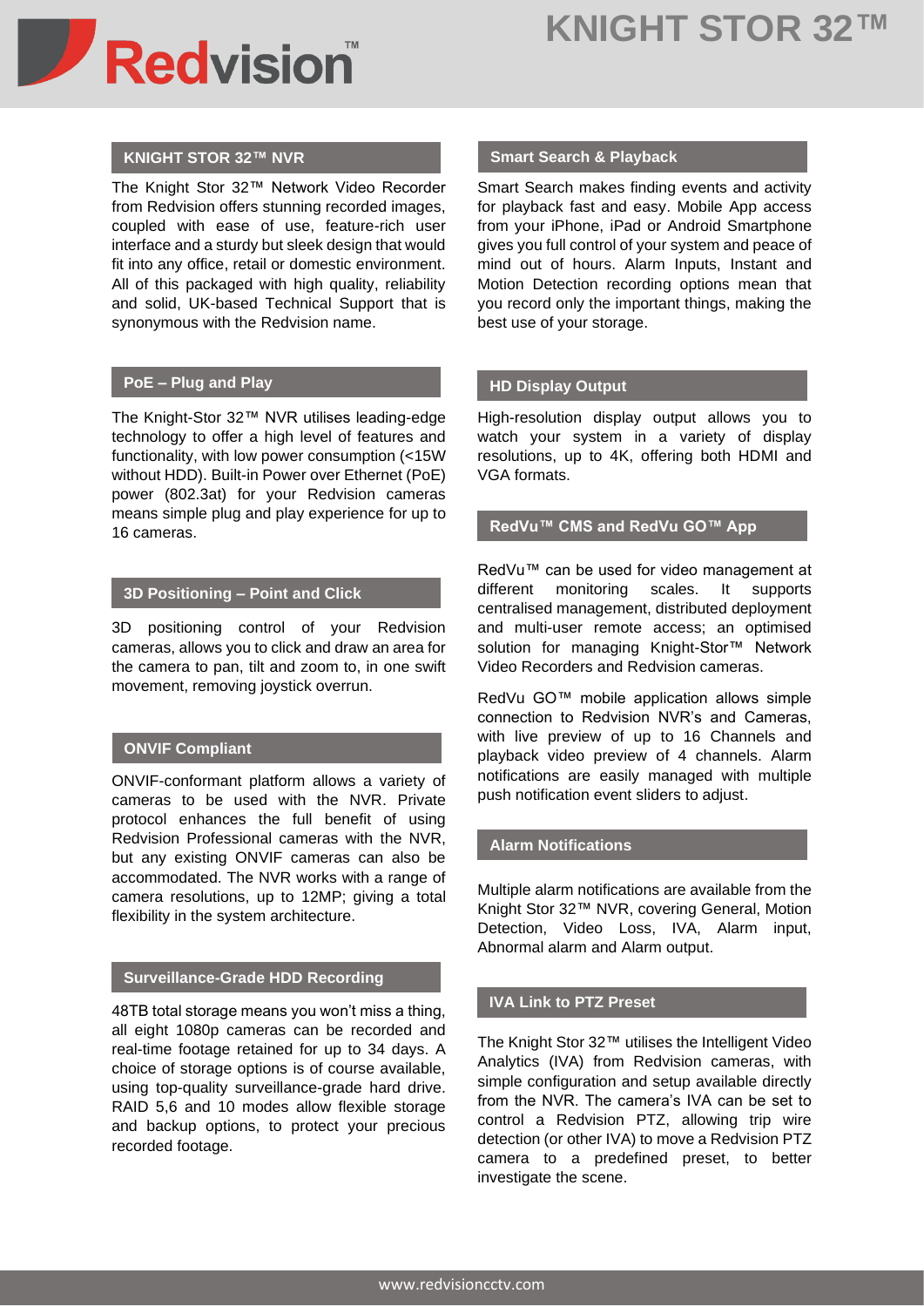# **KNIGHT STOR 32™\_**



| <b>Image</b> | <b>Part Code and Description</b>                                                           |
|--------------|--------------------------------------------------------------------------------------------|
|              | RVK-STOR-32-0TB: KNIGHT STOR, 32 Channel NVR, 16 POE<br>Ports - No Hard Disk Drive         |
|              | RVK-STOR-32-8TB: KNIGHT STOR, 32 Channel NVR, 16 POE<br>Ports - 2 X 4TB Hard Disk Drives   |
|              | RVK-STOR-32-16TB: KNIGHT STOR, 32 Channel NVR, 16 POE<br>Ports - 4 x 4TB Hard Disk Drives  |
|              | RVK-STOR-32-24TB: KNIGHT STOR, 32 Channel NVR, 16 POE<br>Ports - 2 x 12TB Hard Disk Drives |
|              | RVK-STOR-32-48TB: KNIGHT STOR, 32 Channel NVR, 16 POE<br>Ports – 4 x 12TB Hard Disk Drives |